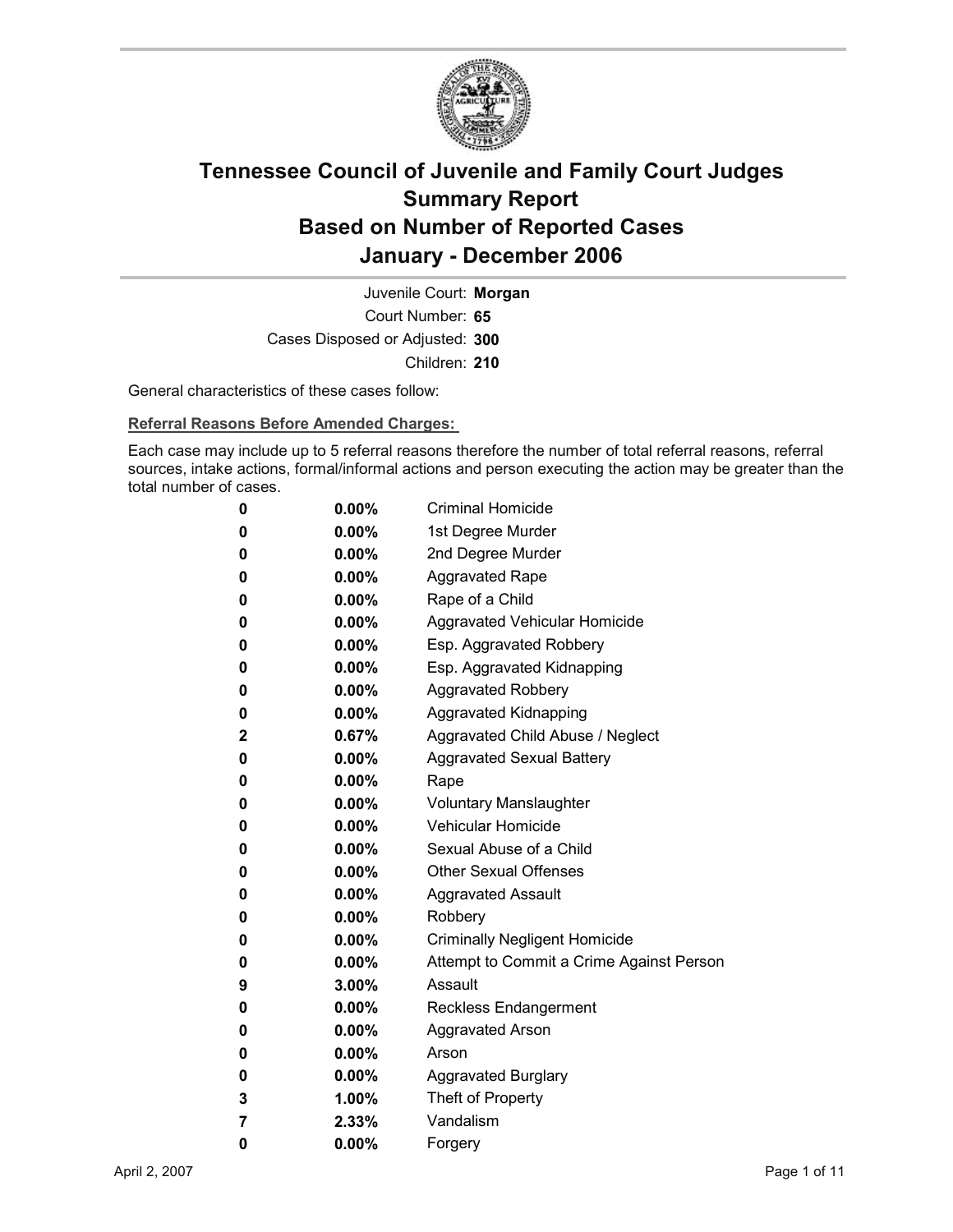

Court Number: **65** Juvenile Court: **Morgan** Cases Disposed or Adjusted: **300** Children: **210**

#### **Referral Reasons Before Amended Charges:**

Each case may include up to 5 referral reasons therefore the number of total referral reasons, referral sources, intake actions, formal/informal actions and person executing the action may be greater than the total number of cases.

| 0  | 0.00%    | <b>Worthless Checks</b>                                     |
|----|----------|-------------------------------------------------------------|
| 0  | $0.00\%$ | Illegal Possession / Fraudulent Use of Credit / Debit Cards |
| 4  | 1.33%    | <b>Burglary</b>                                             |
| 0  | $0.00\%$ | Unauthorized Use of a Vehicle                               |
| 0  | $0.00\%$ | <b>Cruelty to Animals</b>                                   |
| 0  | $0.00\%$ | Sale of Controlled Substances                               |
| 0  | $0.00\%$ | <b>Other Drug Offenses</b>                                  |
| 1  | 0.33%    | Possession of Controlled Substances                         |
| 0  | $0.00\%$ | <b>Criminal Attempt</b>                                     |
| 0  | $0.00\%$ | Carrying Weapons on School Property                         |
| 0  | $0.00\%$ | Unlawful Carrying / Possession of a Weapon                  |
| 0  | $0.00\%$ | <b>Evading Arrest</b>                                       |
| 0  | $0.00\%$ | Escape                                                      |
| 1  | $0.33\%$ | Driving Under Influence (DUI)                               |
| 5  | 1.67%    | Possession / Consumption of Alcohol                         |
| 1  | 0.33%    | Resisting Stop, Frisk, Halt, Arrest or Search               |
| 0  | $0.00\%$ | <b>Aggravated Criminal Trespass</b>                         |
| 0  | $0.00\%$ | Harassment                                                  |
| 1  | 0.33%    | Failure to Appear                                           |
| 0  | $0.00\%$ | Filing a False Police Report                                |
| 0  | $0.00\%$ | Criminal Impersonation                                      |
| 1  | 0.33%    | <b>Disorderly Conduct</b>                                   |
| 0  | 0.00%    | <b>Criminal Trespass</b>                                    |
| 2  | 0.67%    | <b>Public Intoxication</b>                                  |
| 0  | $0.00\%$ | Gambling                                                    |
| 32 | 10.67%   | Traffic                                                     |
| 0  | $0.00\%$ | <b>Local Ordinances</b>                                     |
| 0  | $0.00\%$ | Violation of Wildlife Regulations                           |
| 0  | $0.00\%$ | Contempt of Court                                           |
| 5  | 1.67%    | <b>Violation of Probation</b>                               |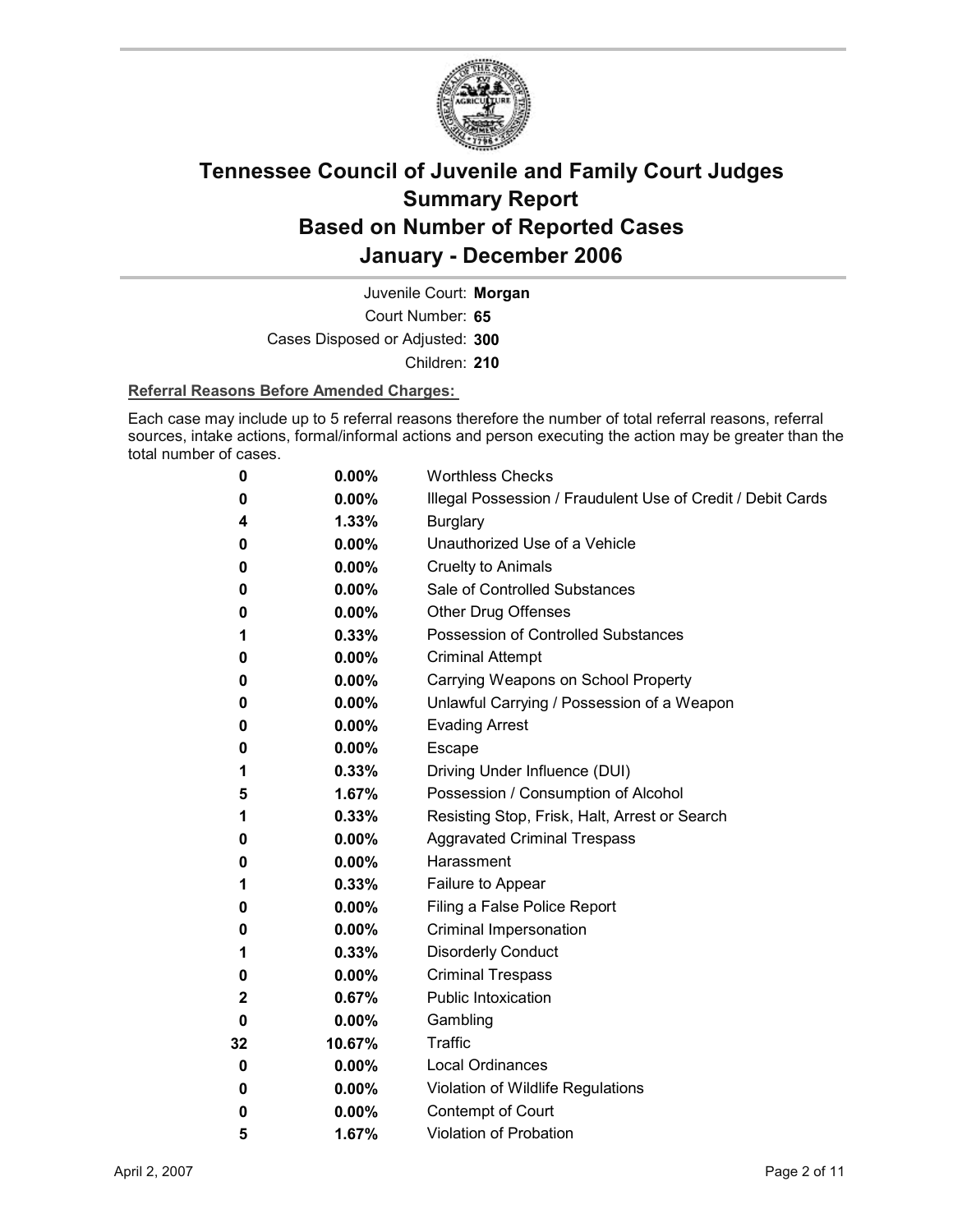

Court Number: **65** Juvenile Court: **Morgan** Cases Disposed or Adjusted: **300** Children: **210**

#### **Referral Reasons Before Amended Charges:**

Each case may include up to 5 referral reasons therefore the number of total referral reasons, referral sources, intake actions, formal/informal actions and person executing the action may be greater than the total number of cases.

| 0   | 0.00%    | Violation of Aftercare                 |
|-----|----------|----------------------------------------|
| 19  | 6.33%    | <b>Unruly Behavior</b>                 |
| 29  | 9.67%    | Truancy                                |
| 0   | $0.00\%$ | In-State Runaway                       |
| 0   | $0.00\%$ | Out-of-State Runaway                   |
| 37  | 12.33%   | Possession of Tobacco Products         |
| 0   | 0.00%    | Violation of a Valid Court Order       |
| 0   | 0.00%    | <b>Violation of Curfew</b>             |
| 0   | 0.00%    | Sexually Abused Child                  |
| 0   | $0.00\%$ | <b>Physically Abused Child</b>         |
| 6   | 2.00%    | Dependency / Neglect                   |
|     | 0.33%    | <b>Termination of Parental Rights</b>  |
| 0   | 0.00%    | <b>Violation of Pretrial Diversion</b> |
| 0   | 0.00%    | Violation of Informal Adjustment       |
| 4   | 1.33%    | <b>Judicial Review</b>                 |
| 8   | 2.67%    | <b>Administrative Review</b>           |
| 11  | 3.67%    | <b>Foster Care Review</b>              |
| 97  | 32.33%   | Custody                                |
| 5   | 1.67%    | Visitation                             |
| 1   | 0.33%    | Paternity / Legitimation               |
| 5   | 1.67%    | Child Support                          |
| 0   | $0.00\%$ | <b>Request for Medical Treatment</b>   |
| 0   | 0.00%    | <b>Consent to Marry</b>                |
| 3   | 1.00%    | Other                                  |
| 300 | 100.00%  | <b>Total Referrals</b>                 |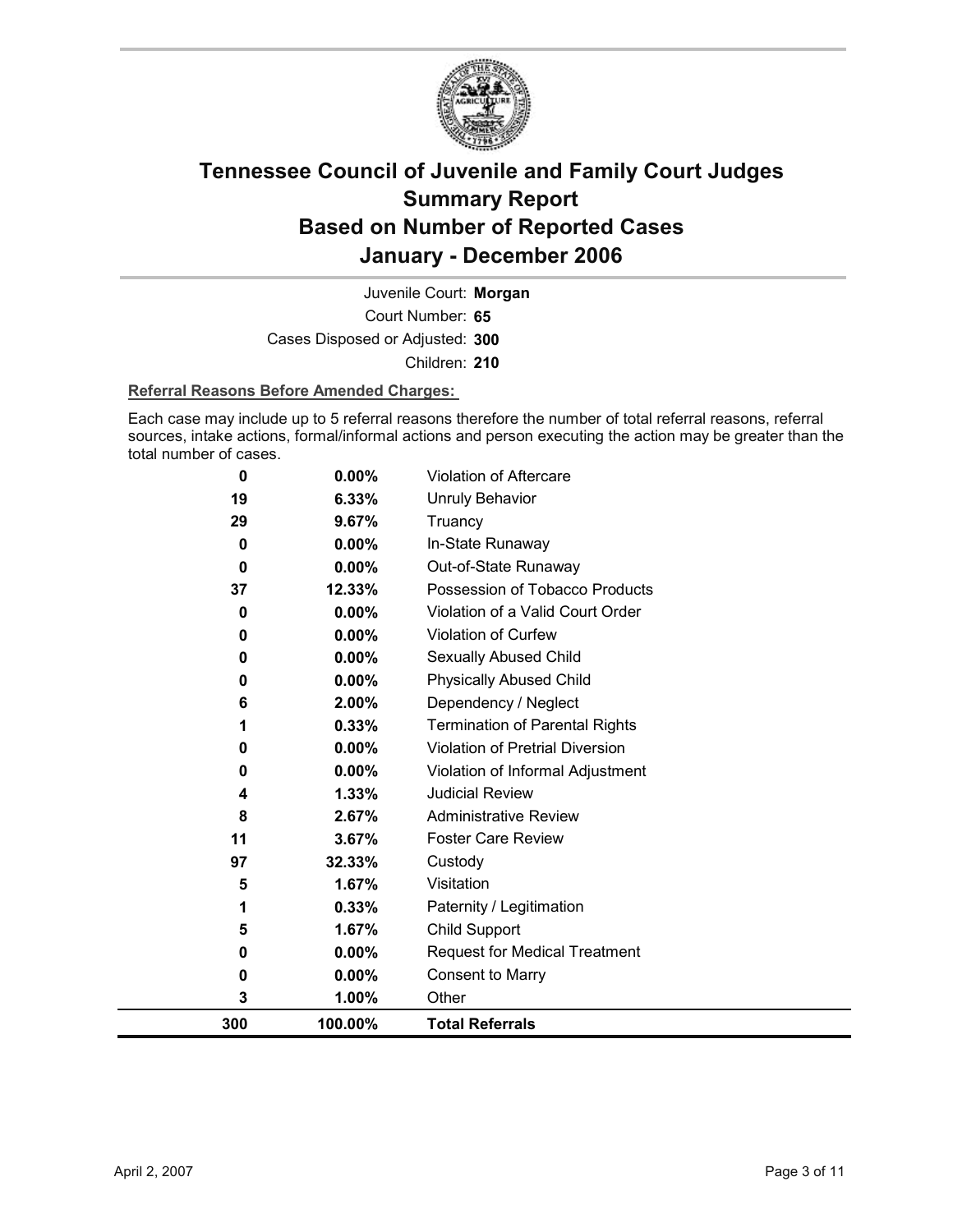

| Juvenile Court: Morgan          |         |                                   |  |  |  |
|---------------------------------|---------|-----------------------------------|--|--|--|
| Court Number: 65                |         |                                   |  |  |  |
| Cases Disposed or Adjusted: 300 |         |                                   |  |  |  |
|                                 |         | Children: 210                     |  |  |  |
| <b>Referral Sources: 1</b>      |         |                                   |  |  |  |
| 82                              | 27.33%  | Law Enforcement                   |  |  |  |
| 34                              | 11.33%  | Parents                           |  |  |  |
| 53                              | 17.67%  | Relatives                         |  |  |  |
| $\mathbf 0$                     | 0.00%   | Self                              |  |  |  |
| 63                              | 21.00%  | School                            |  |  |  |
| 0                               | 0.00%   | <b>CSA</b>                        |  |  |  |
| 54                              | 18.00%  | <b>DCS</b>                        |  |  |  |
| $\bf{0}$                        | 0.00%   | <b>Other State Department</b>     |  |  |  |
| 0                               | 0.00%   | <b>District Attorney's Office</b> |  |  |  |
| 5                               | 1.67%   | <b>Court Staff</b>                |  |  |  |
| $\mathbf 0$                     | 0.00%   | Social Agency                     |  |  |  |
| 0                               | 0.00%   | <b>Other Court</b>                |  |  |  |
| $\mathbf 2$                     | 0.67%   | Victim                            |  |  |  |
| 1                               | 0.33%   | Child & Parent                    |  |  |  |
| 0                               | 0.00%   | Hospital                          |  |  |  |
| 0                               | 0.00%   | Unknown                           |  |  |  |
| 6                               | 2.00%   | Other                             |  |  |  |
| 300                             | 100.00% | <b>Total Referral Sources</b>     |  |  |  |
| Age of Child at Referral: 2     |         |                                   |  |  |  |
|                                 |         |                                   |  |  |  |
| 60                              | 28.57%  | Ages 10 and Under                 |  |  |  |
| 5                               | 2.38%   | Ages 11 through 12                |  |  |  |
| 17                              | 8.10%   | Ages 13 through 14                |  |  |  |
| 69                              | 32.86%  | Ages 15 through 16                |  |  |  |

| 210 | $100.00\%$ | <b>Total Child Count</b> |  |
|-----|------------|--------------------------|--|
|     | $0.00\%$   | Unknown / Not Reported   |  |
| 0   | $0.00\%$   | Ages 19 and Over         |  |
| 59  | 28.10%     | Ages 17 through 18       |  |

<sup>1</sup> If different than number of Referral Reasons (300), verify accuracy of your court's data.

<sup>2</sup> One child could be counted in multiple categories, verify accuracy of your court's data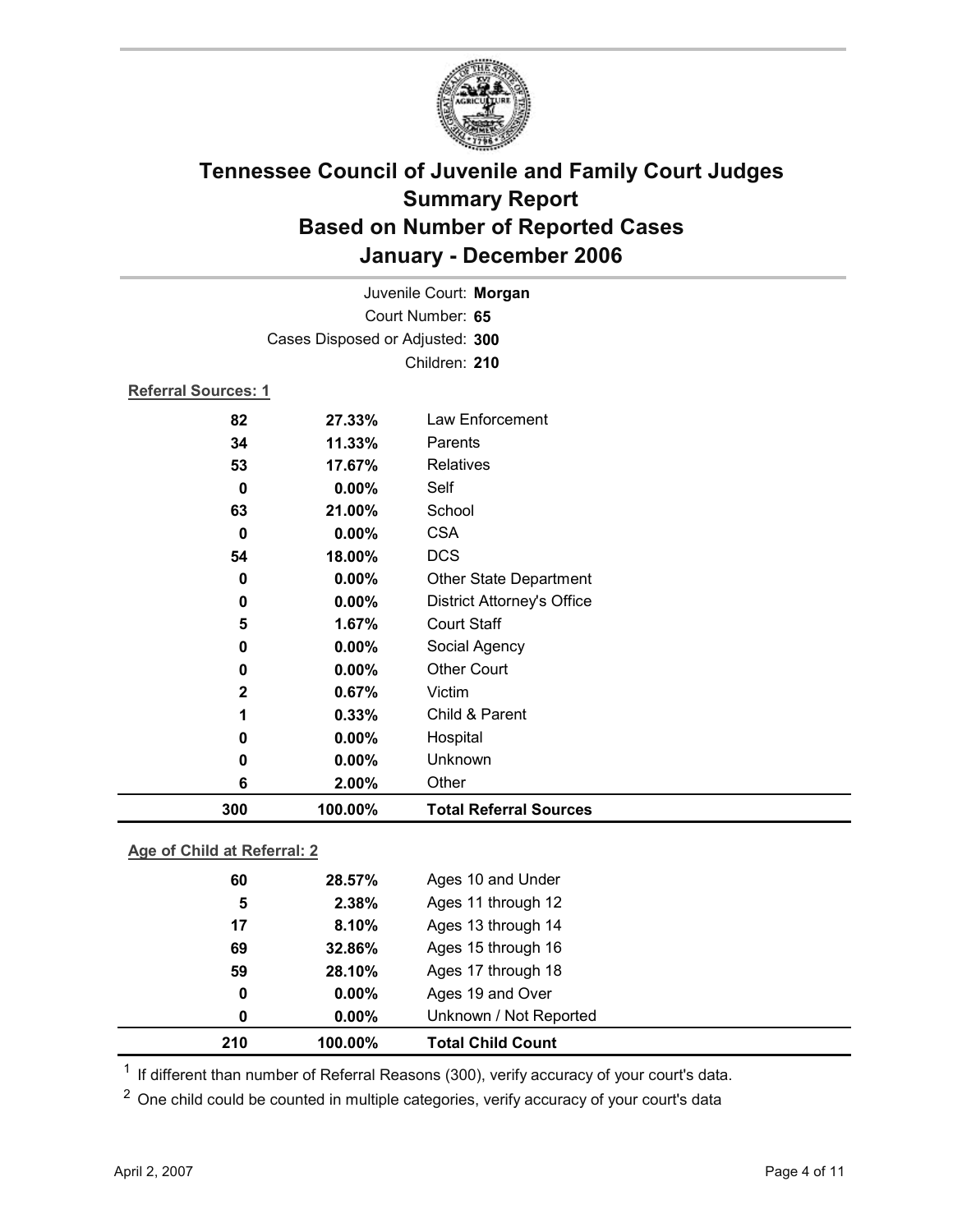

| Juvenile Court: Morgan                  |         |                          |  |
|-----------------------------------------|---------|--------------------------|--|
| Court Number: 65                        |         |                          |  |
| Cases Disposed or Adjusted: 300         |         |                          |  |
|                                         |         | Children: 210            |  |
| Sex of Child: 1                         |         |                          |  |
| 127                                     | 60.48%  | Male                     |  |
| 83                                      | 39.52%  | Female                   |  |
| $\mathbf 0$                             | 0.00%   | Unknown                  |  |
| 210                                     | 100.00% | <b>Total Child Count</b> |  |
| Race of Child: 1                        |         |                          |  |
| 208                                     | 99.05%  | White                    |  |
| 1                                       | 0.48%   | African American         |  |
| $\mathbf 0$                             | 0.00%   | Native American          |  |
| 0.00%<br>$\mathbf 0$                    |         | Asian                    |  |
| 1                                       | 0.48%   | Mixed                    |  |
| $\mathbf 0$                             | 0.00%   | Unknown                  |  |
| 210                                     | 100.00% | <b>Total Child Count</b> |  |
| <b>Hispanic Origin: 1</b>               |         |                          |  |
| $\overline{2}$                          | 0.95%   | Yes                      |  |
| 193                                     | 91.90%  | <b>No</b>                |  |
| 15                                      | 7.14%   | Unknown                  |  |
| 210                                     | 100.00% | <b>Total Child Count</b> |  |
| <b>School Enrollment of Children: 1</b> |         |                          |  |
| 160                                     | 76.19%  | Yes                      |  |
| 43                                      | 20.48%  | No                       |  |
| $\overline{7}$                          | 3.33%   | Unknown                  |  |
| 210                                     | 100.00% | <b>Total Child Count</b> |  |

 $1$  One child could be counted in multiple categories, verify accuracy of your court's data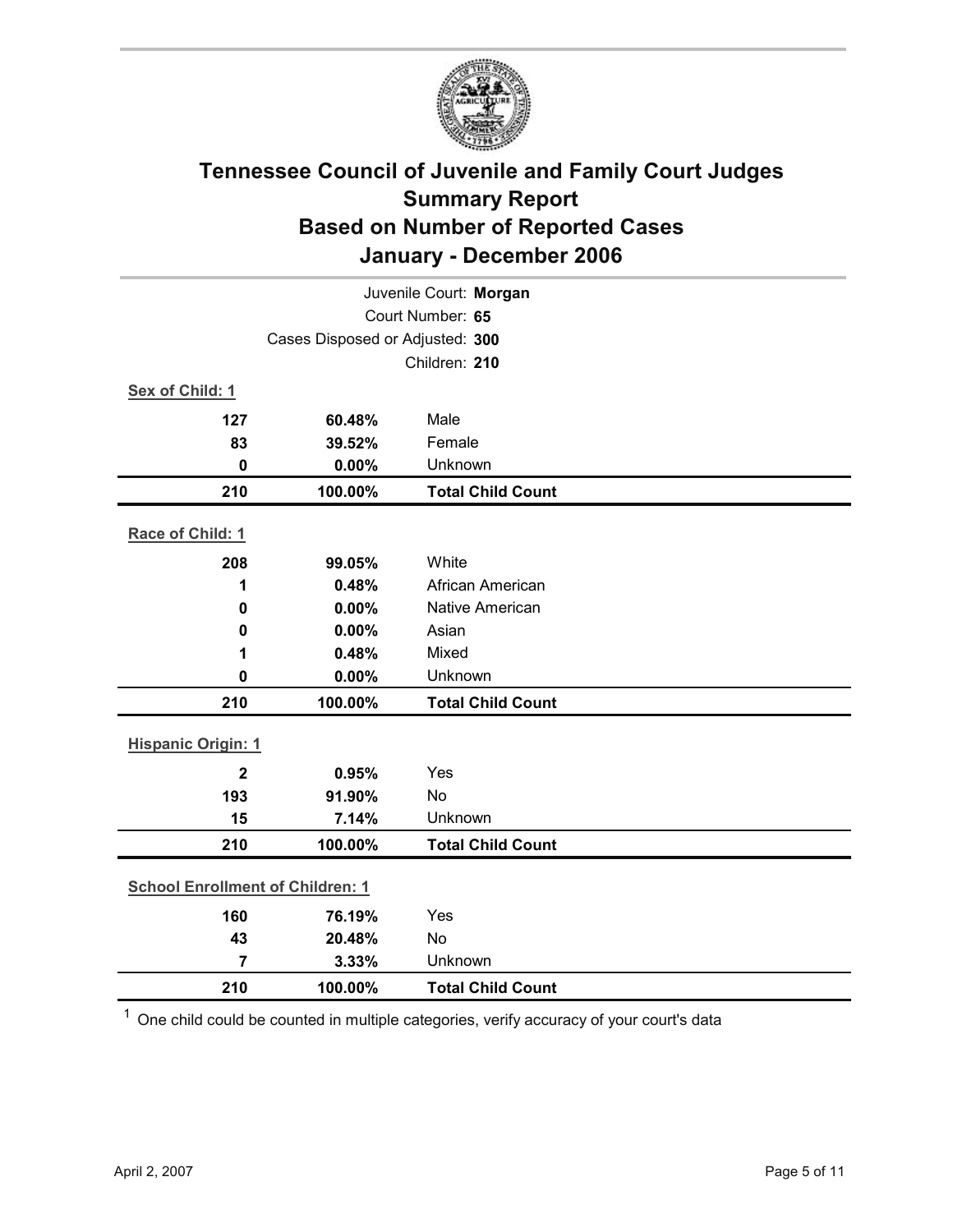

Court Number: **65** Juvenile Court: **Morgan** Cases Disposed or Adjusted: **300** Children: **210**

**Living Arrangement of Child at Time of Referral: 1**

| 210          | 100.00%  | <b>Total Child Count</b>     |
|--------------|----------|------------------------------|
| 4            | 1.90%    | Other                        |
| 8            | 3.81%    | Unknown                      |
| 0            | $0.00\%$ | Independent                  |
| 0            | $0.00\%$ | In an Institution            |
| 0            | $0.00\%$ | In a Residential Center      |
| $\mathbf{2}$ | 0.95%    | In a Group Home              |
| 20           | 9.52%    | With Foster Family           |
| 0            | $0.00\%$ | With Adoptive Parents        |
| 35           | 16.67%   | <b>With Relatives</b>        |
| 23           | 10.95%   | <b>With Father</b>           |
| 57           | 27.14%   | With Mother                  |
| 7            | 3.33%    | With Mother and Stepfather   |
| 5            | 2.38%    | With Father and Stepmother   |
| 49           | 23.33%   | With Both Biological Parents |
|              |          |                              |

### **Type of Detention: 2**

| 300 | 100.00%  | <b>Total Detention Count</b> |
|-----|----------|------------------------------|
| 1   | 0.33%    | Other                        |
| 292 | 97.33%   | Does Not Apply               |
| 1   | 0.33%    | <b>Unknown</b>               |
| 0   | $0.00\%$ | <b>Psychiatric Hospital</b>  |
| 0   | $0.00\%$ | Jail - No Separation         |
| 0   | $0.00\%$ | Jail - Partial Separation    |
| 0   | $0.00\%$ | Jail - Complete Separation   |
| 3   | 1.00%    | Juvenile Detention Facility  |
| 3   | 1.00%    | Non-Secure Placement         |
|     |          |                              |

 $<sup>1</sup>$  One child could be counted in multiple categories, verify accuracy of your court's data</sup>

 $2$  If different than number of Cases (300) verify accuracy of your court's data.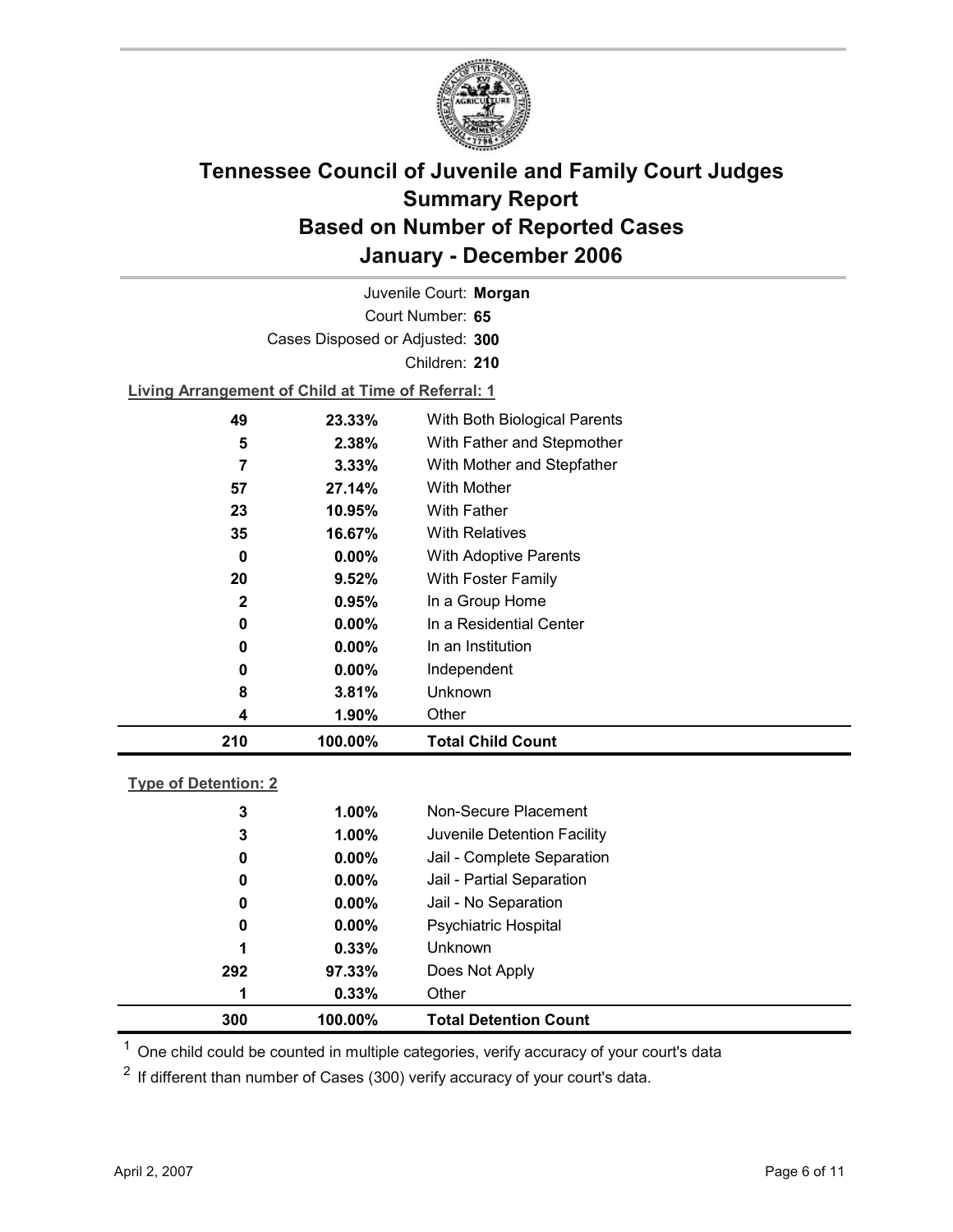

| Juvenile Court: Morgan   |                                                    |                                     |  |  |
|--------------------------|----------------------------------------------------|-------------------------------------|--|--|
|                          | Court Number: 65                                   |                                     |  |  |
|                          | Cases Disposed or Adjusted: 300                    |                                     |  |  |
|                          |                                                    | Children: 210                       |  |  |
|                          | <b>Placement After Secure Detention Hearing: 1</b> |                                     |  |  |
| 6                        | 2.00%<br>Returned to Prior Living Arrangement      |                                     |  |  |
| 0                        | $0.00\%$                                           | Juvenile Detention Facility         |  |  |
| 0                        | $0.00\%$                                           | Jail                                |  |  |
| 0                        | $0.00\%$                                           | Shelter / Group Home                |  |  |
| 1                        | 0.33%                                              | <b>Foster Family Home</b>           |  |  |
| 0                        | $0.00\%$                                           | <b>Psychiatric Hospital</b>         |  |  |
| 1                        | Unknown / Not Reported<br>0.33%                    |                                     |  |  |
| 292                      | Does Not Apply<br>97.33%                           |                                     |  |  |
| 0                        | 0.00%<br>Other                                     |                                     |  |  |
|                          |                                                    |                                     |  |  |
| 300                      | 100.00%                                            | <b>Total Placement Count</b>        |  |  |
|                          |                                                    |                                     |  |  |
| <b>Intake Actions: 2</b> |                                                    |                                     |  |  |
| 180                      | 60.00%                                             | <b>Petition Filed</b>               |  |  |
| 16                       | 5.33%                                              | <b>Motion Filed</b>                 |  |  |
| 64                       | 21.33%                                             | <b>Citation Processed</b>           |  |  |
| 0                        | 0.00%                                              | Notification of Paternity Processed |  |  |
| 9                        | $3.00\%$                                           | Scheduling of Judicial Review       |  |  |
| 10                       | 3.33%                                              | Scheduling of Administrative Review |  |  |
| 16                       | 5.33%                                              | Scheduling of Foster Care Review    |  |  |
| 0                        | $0.00\%$                                           | Unknown                             |  |  |
| 1                        | 0.33%                                              | Does Not Apply                      |  |  |
| 4<br>300                 | 1.33%<br>100.00%                                   | Other<br><b>Total Intake Count</b>  |  |  |

 $1$  If different than number of Cases (300) verify accuracy of your court's data.

 $2$  If different than number of Referral Reasons (300), verify accuracy of your court's data.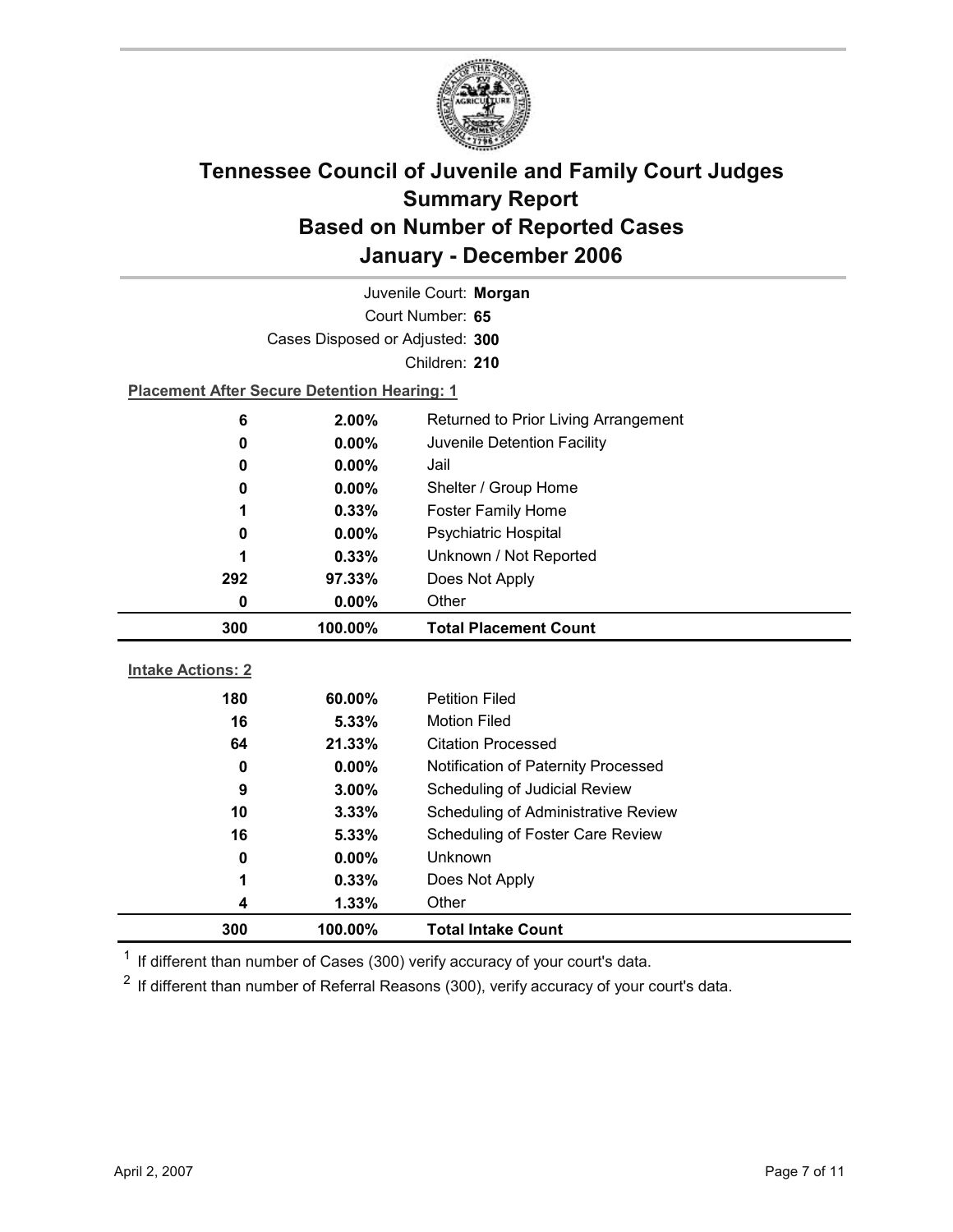

Court Number: **65** Juvenile Court: **Morgan** Cases Disposed or Adjusted: **300** Children: **210**

### **Last Grade Completed by Child: 1**

| 31                                      | 14.76%  | Too Young for School         |  |
|-----------------------------------------|---------|------------------------------|--|
| 1                                       | 0.48%   | Preschool                    |  |
| 0                                       | 0.00%   | Kindergarten                 |  |
| 3                                       | 1.43%   | 1st Grade                    |  |
| 4                                       | 1.90%   | 2nd Grade                    |  |
| 3                                       | 1.43%   | 3rd Grade                    |  |
| 1                                       | 0.48%   | 4th Grade                    |  |
| 4                                       | 1.90%   | 5th Grade                    |  |
| 0                                       | 0.00%   | 6th Grade                    |  |
| 5                                       | 2.38%   | 7th Grade                    |  |
| 18                                      | 8.57%   | 8th Grade                    |  |
| 30                                      | 14.29%  | 9th Grade                    |  |
| 35                                      | 16.67%  | 10th Grade                   |  |
| 29                                      | 13.81%  | 11th Grade                   |  |
| 1                                       | 0.48%   | 12th Grade                   |  |
| $\bf{0}$                                | 0.00%   | Non-Graded Special Ed        |  |
| $\mathbf{2}$                            | 0.95%   | <b>GED</b>                   |  |
| 1                                       | 0.48%   | Graduated                    |  |
| 5                                       | 2.38%   | <b>Never Attended School</b> |  |
| 35                                      | 16.67%  | Unknown                      |  |
| $\mathbf 2$                             | 0.95%   | Other                        |  |
| 210                                     | 100.00% | <b>Total Child Count</b>     |  |
| <b>Enrolled in Special Education: 1</b> |         |                              |  |
| 5                                       | 2.38%   | Yes                          |  |
| 155                                     | 73.81%  | No                           |  |

 $1$  One child could be counted in multiple categories, verify accuracy of your court's data

**50 23.81%** Unknown

**210 100.00% Total Child Count**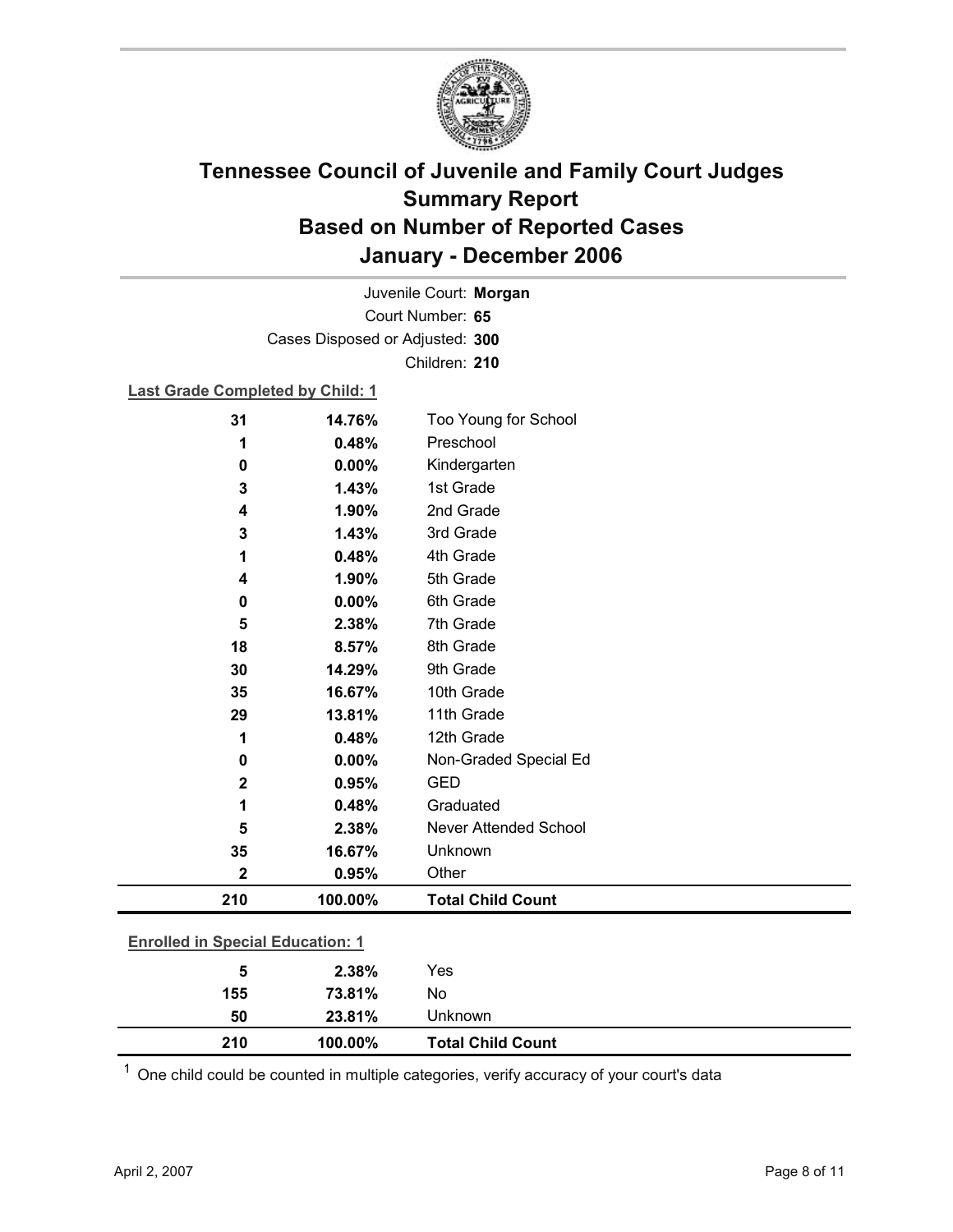

|                              | Juvenile Court: Morgan          |                           |  |  |
|------------------------------|---------------------------------|---------------------------|--|--|
|                              | Court Number: 65                |                           |  |  |
|                              | Cases Disposed or Adjusted: 300 |                           |  |  |
|                              | Children: 210                   |                           |  |  |
| <b>Action Executed By: 1</b> |                                 |                           |  |  |
| 261                          | 87.00%                          | Judge                     |  |  |
| 1                            | 0.33%                           | Referee                   |  |  |
| 38                           | 12.67%                          | <b>YSO</b>                |  |  |
| 0                            | $0.00\%$                        | Other                     |  |  |
| 0                            | $0.00\%$                        | Unknown / Not Reported    |  |  |
| 300                          | 100.00%                         | <b>Total Action Count</b> |  |  |

### **Formal / Informal Actions: 1**

| 14       | 4.67%     | Dismissed                                      |
|----------|-----------|------------------------------------------------|
| 0        | $0.00\%$  | Retired / Nolle Prosequi                       |
| 0        | $0.00\%$  | <b>Complaint Substantiated Delinquent</b>      |
| 0        | $0.00\%$  | <b>Complaint Substantiated Status Offender</b> |
|          | 0.33%     | Complaint Substantiated Dependent / Neglected  |
| $\Omega$ | $0.00\%$  | <b>Complaint Substantiated Abused</b>          |
| 0        | $0.00\%$  | <b>Complaint Substantiated Mentally III</b>    |
| 3        | $1.00\%$  | Informal Adjustment                            |
|          | 0.33%     | <b>Pretrial Diversion</b>                      |
| 0        | $0.00\%$  | <b>Transfer to Adult Court Hearing</b>         |
| $\Omega$ | $0.00\%$  | Charges Cleared by Transfer to Adult Court     |
| 243      | 81.00%    | <b>Special Proceeding</b>                      |
| 6        | $2.00\%$  | <b>Review Concluded</b>                        |
| 31       | $10.33\%$ | Case Held Open                                 |
| 1        | $0.33\%$  | Other                                          |
| 0        | $0.00\%$  | Unknown / Not Reported                         |
| 300      | 100.00%   | <b>Total Action Count</b>                      |

 $1$  If different than number of Referral Reasons (300), verify accuracy of your court's data.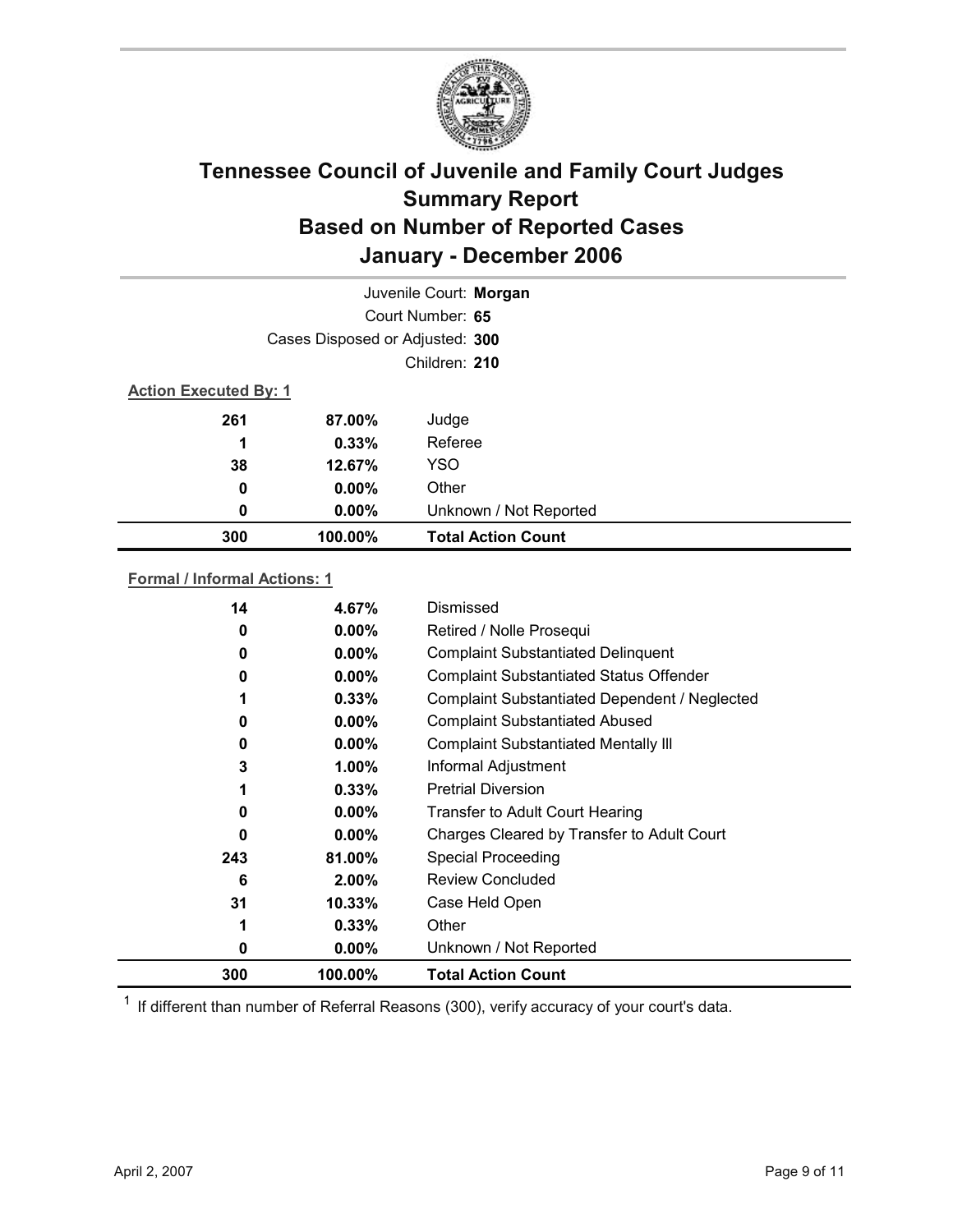

|                                 |                                                       | Juvenile Court: Morgan                               |
|---------------------------------|-------------------------------------------------------|------------------------------------------------------|
|                                 |                                                       | Court Number: 65                                     |
| Cases Disposed or Adjusted: 300 |                                                       |                                                      |
|                                 |                                                       | Children: 210                                        |
| <b>Case Outcomes:</b>           | There can be multiple outcomes for one child or case. |                                                      |
| 27                              | 5.14%                                                 | Case Dismissed                                       |
| $\bf{0}$                        | $0.00\%$                                              | Case Retired or Nolle Prosequi                       |
| 46                              | 8.76%                                                 | Warned / Counseled                                   |
| 80                              | 15.24%                                                | Held Open For Review                                 |
| 26                              | 4.95%                                                 | Supervision / Probation to Juvenile Court            |
| $\mathbf{2}$                    | 0.38%                                                 | <b>Probation to Parents</b>                          |
| $\mathbf{2}$                    | 0.38%                                                 | Referral to Another Entity for Supervision / Service |
| $\mathbf{2}$                    | 0.38%                                                 | Referred for Mental Health Counseling                |
| 8                               | 1.52%                                                 | Referred for Alcohol and Drug Counseling             |
| 0                               | $0.00\%$                                              | Referred to Alternative School                       |
| 0                               | $0.00\%$                                              | Referred to Private Child Agency                     |
| 29                              | 5.52%                                                 | Referred to Defensive Driving School                 |
| 1                               | 0.19%                                                 | Referred to Alcohol Safety School                    |
| 22                              | 4.19%                                                 | Referred to Juvenile Court Education-Based Program   |
| 1                               | 0.19%                                                 | Driver's License Held Informally                     |
| 1                               | 0.19%                                                 | <b>Voluntary Placement with DMHMR</b>                |
| 0                               | $0.00\%$                                              | <b>Private Mental Health Placement</b>               |
| 0                               | 0.00%                                                 | <b>Private MR Placement</b>                          |
| 0                               | $0.00\%$                                              | Placement with City/County Agency/Facility           |
| 6                               | 1.14%                                                 | Placement with Relative / Other Individual           |
| 49                              | 9.33%                                                 | Fine                                                 |
| 19                              | 3.62%                                                 | <b>Public Service</b>                                |
| 9                               | 1.71%                                                 | Restitution                                          |
| 0                               | $0.00\%$                                              | Runaway Returned                                     |
| 1                               | 0.19%                                                 | No Contact Order                                     |
| U                               | 0.00%                                                 | Injunction Other than No Contact Order               |
| 0                               | 0.00%                                                 | <b>House Arrest</b>                                  |
| 0                               | $0.00\%$                                              | <b>Court Defined Curfew</b>                          |
| 1                               | 0.19%                                                 | Dismissed from Informal Adjustment                   |
| 0                               | $0.00\%$                                              | <b>Dismissed from Pretrial Diversion</b>             |
| 0                               | $0.00\%$                                              | Released from Probation                              |
| 0                               | $0.00\%$                                              | <b>Transferred to Adult Court</b>                    |
| 0                               | $0.00\%$                                              | <b>DMHMR Involuntary Commitment</b>                  |